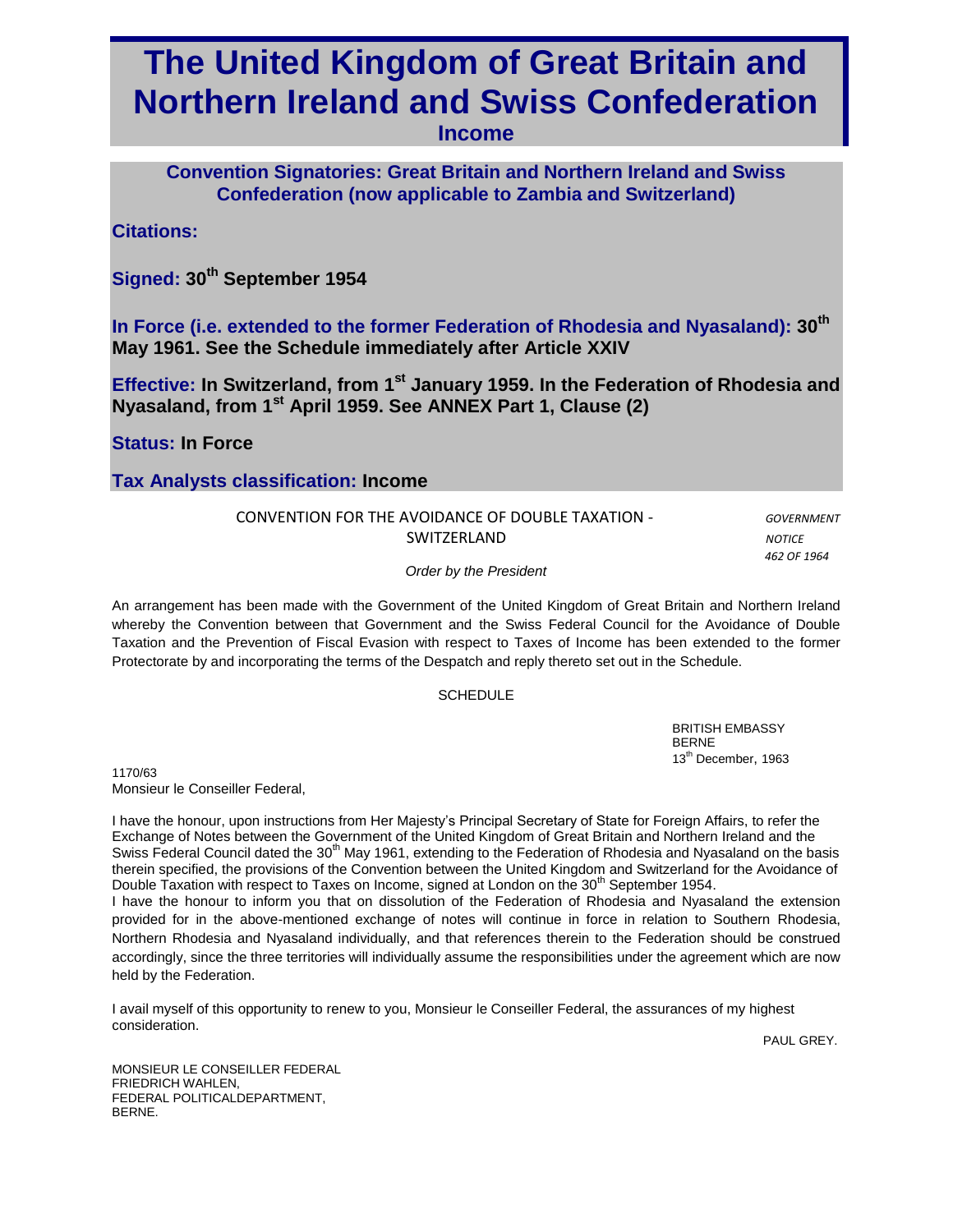#### ANNEXURE

CONVENTION BETWEEN THE UNITED KINGDOM OF GREAT BRITAIN AND NORTHERN IRELAND AND SWISS CONFEDERATION FOR THE AVOIDANCE OF DOUBLE TAXATION WITH RESPECT TO TAXES ON INCOME

The Government of the United Kingdom of Great Britain and Northern Ireland and the Swiss Federal Council,

Desiring to conclude a Convention for the avoidance of double taxation with respect to taxes on income,

Have appointed for that purposes as their respective plenipotentiaries: The Government of the United Kingdom of Great Britain and Northern Ireland:

Alfred Douglas Dodds-Parker, Esquire, Parliamentary Under-Secretary of State for Foreign Affairs;

The Swiss Federal Council:

Monsieur Erwin Bemath, Swiss ChargeC'Affaires *ad interium* in London;

Who, having communicated to one another their full powers, found in good and due form, have agreed as follows:

#### ARTICLE I

- 1. The Taxes which are the subject of the present Convention are:
	- (a) In the United Kingdom: The income tax (including surtax) the profits tax and excess profits levy (hereinafter referred to as United Kingdom tax")
	- (b) In Switzerland:

The federal, cantonal and communal taxes on income (total income, earned income, income from capital, industrial and commercial profits, etc.) but not including, the Federal coupon tax except where expressly mentioned (hereinafter referred to as "Swiss tax)"

2. The present Convention shall also apply to any other taxes of a substantially similar character imposed in the United Kingdom or Switzerland subsequently to the date of signature of the present Convention.

#### ARTICLE II

- 1. In the present Convention, unless the context otherwise requires
	- (a) The term "United Kingdom" means Great Britain and Northern Ireland, excluding the Channel Islands and the Isle of Man;
	- (b) The term :Switzerland " means the Swiss Confederation;
	- (c) The terms "one of the territories" and the "other territory" mean the United Kingdom or Switzerland, as the context requires:
	- (d) The term "tax'' means United Kingdom tax or Swiss tax, as the context requires;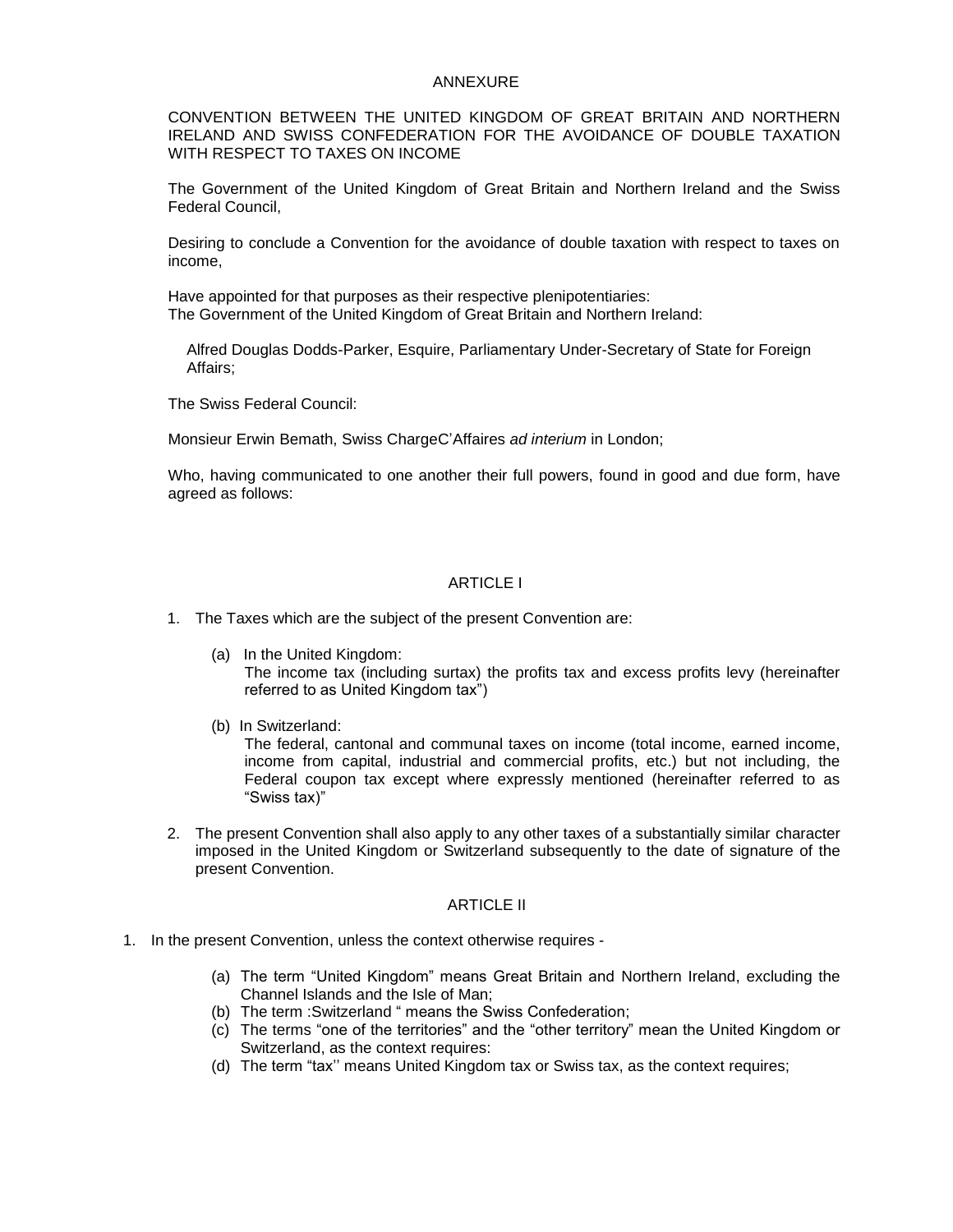- (e) The term "person" includes any individual, company, unincorporated body of persons, and any other entity with or without juridical personality;
- (f) The term "Company" means in relation to the United Kingdom any body corporate, and in relation to Switzerland any entity with juridical personality;
- (g) The term "resident of the United Kingdom" means:
	- (i) any company or partnership whose business is managed and controlled in the United Kingdom.
	- (ii) any other person who is resident in the United Kingdom for the purposes of United Kingdom tax and not resident (by reason of domicile or sojourn) in Switzerland for the purposes of Swiss tax;
- (h) The term "resident of Switzerland" means:
	- (i) any company or partnership ("societe simple", "societe en nom collectif" or "societe en commandite") created or organized under Swiss law, if its business is not managed and controlled in the United Kingdom;
	- (ii) any other person who is resident ( by reason of domicile or sojourn) in Switzerland for the purposes of Swiss tax and not resident in the United Kingdom for the purposes of United Kingdom tax;
- (i) The term "resident of one of the territories" and "resident of the other territory" mean a resident of the United Kingdom or a resident of Switzerland, as the context requires;
- (j) The term "United Kingdom enterprise" and "Swiss enterprise" mean respectively an industrial or commercial enterprise or undertaking carried on by a resident of the United Kingdom and an industrial or commercial enterprise or undertaking carried on by a resident of Switzerland and the terms "enterprise of one of the territories" and "enterprise of the other territory" means a United Kingdom enterprise or a Swiss enterprise, as the context requires;
- (k) The term "Permanent establishment" means a branch, management, office, factory, workshop or other fixed place of business, and a farm, mine quarry or other place of natural resources subject to exploitation. It also includes a place where building construction is carried on by contact for a period of at least one year, but does not include an agency unless the agent has and habitually exercises a general authority to negotiate and conclude contracts on behalf of an enterprise of one of the territories in this connection -
	- (i) An enterprise of one of the territories shall not be deemed to have a permanent establishment in the other territory merely because it carries on business dealings in that other territory through a *bona fide* broker, general commission agent or other independent agent acting in the ordinary course of his business as such;
	- (ii) The fact that an enterprise of one of the territories maintains in the other territory a fixed place of business exclusively for the purchase of goods or merchandise shall not of itself constitute that fixed place of business a permanent establishment of the enterprise.
	- (iii) The fact that an enterprise of one of the territories has a subsidiary company which is a resident of the other territory or which is engaged in trade or business in that other territory (whether through a permanent establishment or otherwise) shall not of itself constitute that subsidiary company a permanent establishment of the enterprise of the former territory;
- (l) The term "industrial or commercial profits" includes manufacturing, mercantile, mining, farming, financial and insurance profits and rents and royalties in respect of cinematograph films but does not include income in the form of dividends interest or royalties other than cinematograph royalties except any such income which the laws of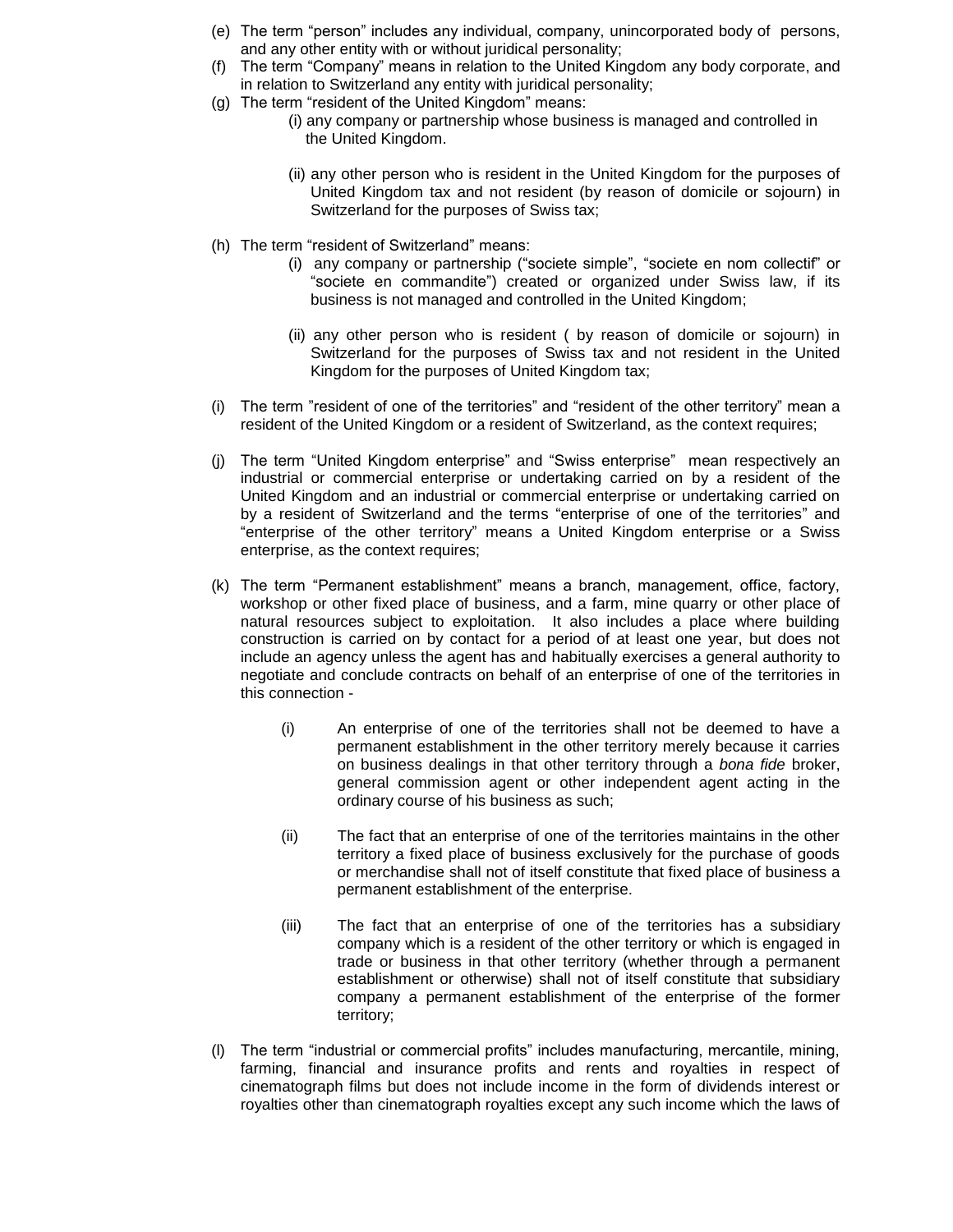one of the territories and in accordance with Article III of the present convention is attributable to a permanent establishment situated therein;

- (m) The term "competent authority" means, in the case of the United Kingdom, the Commissioner-Generals of Ireland Revenue or their authorized representative; in the case of Switzerland, the Director of the Federal Tax Administration or his authorized representative; and in the case of any territory to which the present Convention is extended under Article XXI, the competent authority for the administration in such territory of the taxes to which the Convention applies.
- 2. Where the present Convention provides that Income from a source within Switzerland shall be exempt from, or entitled to a reduced rate of, tax in Switzerland if (with or without other conditions) it is subject to tax in the United Kingdom, and under the law in force in the United Kingdom the said income is subject to tax by reference to the amount thereof which is remitted to or received in the United Kingdom and not by reference to the full amount thereof, then the exemption or reduction in rate to be allowed under the Convention in Switzerland shall apply only to so much of the income as is remitted to or received in the United Kingdom.
- 3. Where under any provision of the present Convention a partnership is entitled to exemption from United Kingdom tax as a resident of Switzerland on any income, such a provision shall not be construed as restricting the right of the United Kingdom to charge any member of the partnership, being a person who to resident in the United Kingdom for the purposes of United Kingdom tax (whether or not he is resident in Switzerland for the purposes of Swiss tax), to tax on his share of the income of the partnership; but any such income shall be deemed for the purposes of Article XV to be income from sources within Switzerland.
- 4. Where under any provision of the present Convention an estate of a deceased person is entitled to exemption from United Kingdom tax as a resident of Switzerland on any income, such a provision shall not be construed as requiring the United Kingdom to grant exemption from United Kingdom tax in respect of such part of such income as goes to any heir of such estate who is not resident in Switzerland for the purposes of Swiss tax and whose share of such income is not subject to Swiss tax either in his hands or in the hands of the estate.
- 5. In the application of the provisions of the present Convention by either Contracting Party any term not otherwise defined shall, unless the context otherwise requires, have the meaning which it has under the laws in force in the territory of that Party relating to the taxes which are the subject of the Convention.

#### ARTICLE III

- 1. The individual or commercial profit of a United Kingdom enterprise shall not be subject to Swiss tax unless the enterprise is engaged in trade or business in Switzerland through a permanent establishment situated therein. If it is so engaged, tax may be imposed on these profits by Switzerland, but only on so much of them as is attributable to that permanent establishment.
- 2. The individual or commercial profits of a Swiss enterprise shall not be subject to United Kingdom tax unless the enterprise is engaged in trade or business in the United Kingdom through a permanent establishment situated therein. If it is so engaged, tax may be imposed on those profits by the United Kingdom, but only on so much of them as is attributable to that permanent establishment.
- 3. Where an enterprise of one of the territories is engaged in trade or business in the other territory through a permanent establishment situated therein, there shall be attributed to that permanent establishment the industrial or commercial profits which it might be expected to derive if it were an independent enterprise engaged in the same or similar activities under the same or similar conditions and dealing at arm's length with the enterprise of which it is a permanent establishment.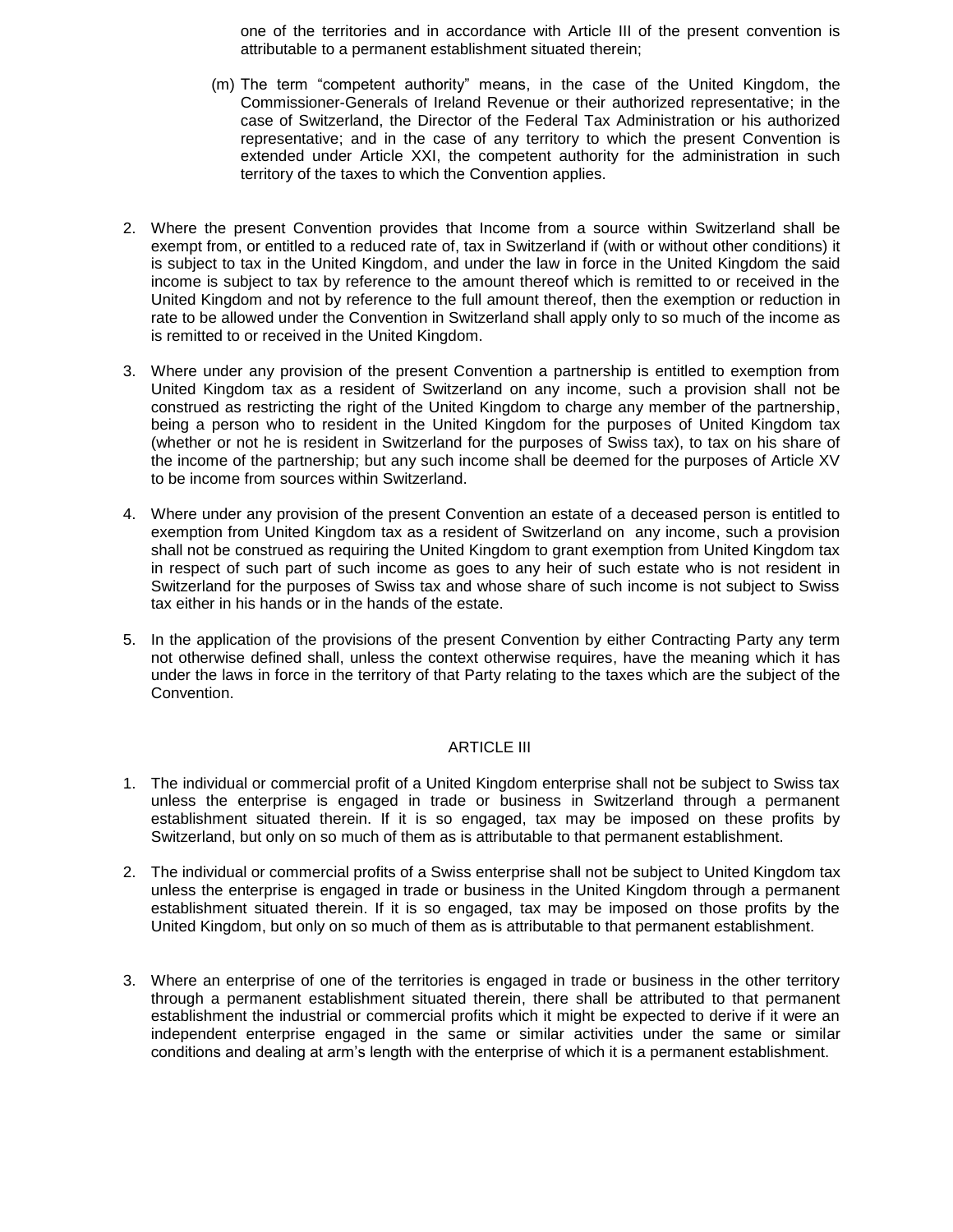- 4. Where an enterprise of one of the territories, from sales of goods or merchandise stocked in a warehouse in the other territory, those profits shall not be attributed to a permanent establishment of the enterprise in that other territory, notwithstanding that the offers of purchase have been obtained by an agent in that other territory and transmitted by him to the enterprise for acceptance.
- 5. No portion of any profits arising to an enterprise of one of the territories shall be attributed to a permanent establishment situated in the other territory by reason of the mere purchase of goods or merchandise within the other territory by the enterprise.
- 6. In the determination of the industrial or commercial profits of a permanent establishment there shall be allowed as deductions all expenses which are reasonably applicable to the permanent establishment, including executive and general administrative expenses so applicable, whether incurred in the territory in which the permanent establishment is situated or elsewhere.

#### ARTICLE IV

Where :-

- (a) an enterprise of one of the territories participates directly or indirectly in the management, control or capital of an enterprise of the other territory; or
- (b) the same persons participate directly or indirectly in the management, control or capital of an enterprise of one the territories and an enterprise of the other territory;

and, in either case, conditions are made or imposed between the two enterprises, in their commercial or financial relations, which differ from those which would be made between independent enterprises, then any profits which would but for those conditions have accepted to one of the enterprises but by reason of those conditions have not so accrued may be included in the profits of that enterprise and taxed accordingly.

# ARTICLE V

Notwithstanding the provision of Articles III and IV, profits which a resident of one of the territories derives from operating ships or aircraft, including profits of that resident from the sale of tickets for passages by such ships or aircraft, shall be exempt from tax in the other territory.

#### ARTICLE VI

- 1. Dividends (other than dividends which, under the laws of the United Kingdom and in accordance with Article III of this Convention, are attributed to a permanent establishment situated in the United Kingdom) paid by a company which is a resident of the United Kingdom to a resident of Switzerland who is subject to Swiss tax in respect thereof shall be exempt from United Kingdom surtax.
- 2. The industrial and commercial profits of a Swiss enterprise engaged in trade or business through a permanent establishment in the United Kingdom shall, so long as undistributed profits of United Kingdom enterprises are effectively charged to United Kingdom profits tax at a lower rate than distributed profits of such enterprises, be charged to United Kingdom profits tax only at that lower rate.
- 3. Where not less than 50 per centum of the entire voting power of a company which is a resident of the United Kingdom is controlled, directly or indirectly, by a company which is a resident of Switzerland, the distributions by the former company to the latter company, and to any other company which is a resident of Switzerland and which beneficially owns not less than 10 per centum of the entire share capital of the company paying the dividends, shall be left out of account in computing United Kingdom profits tax effectively chargeable on that company at the rate appropriate to distributed profits.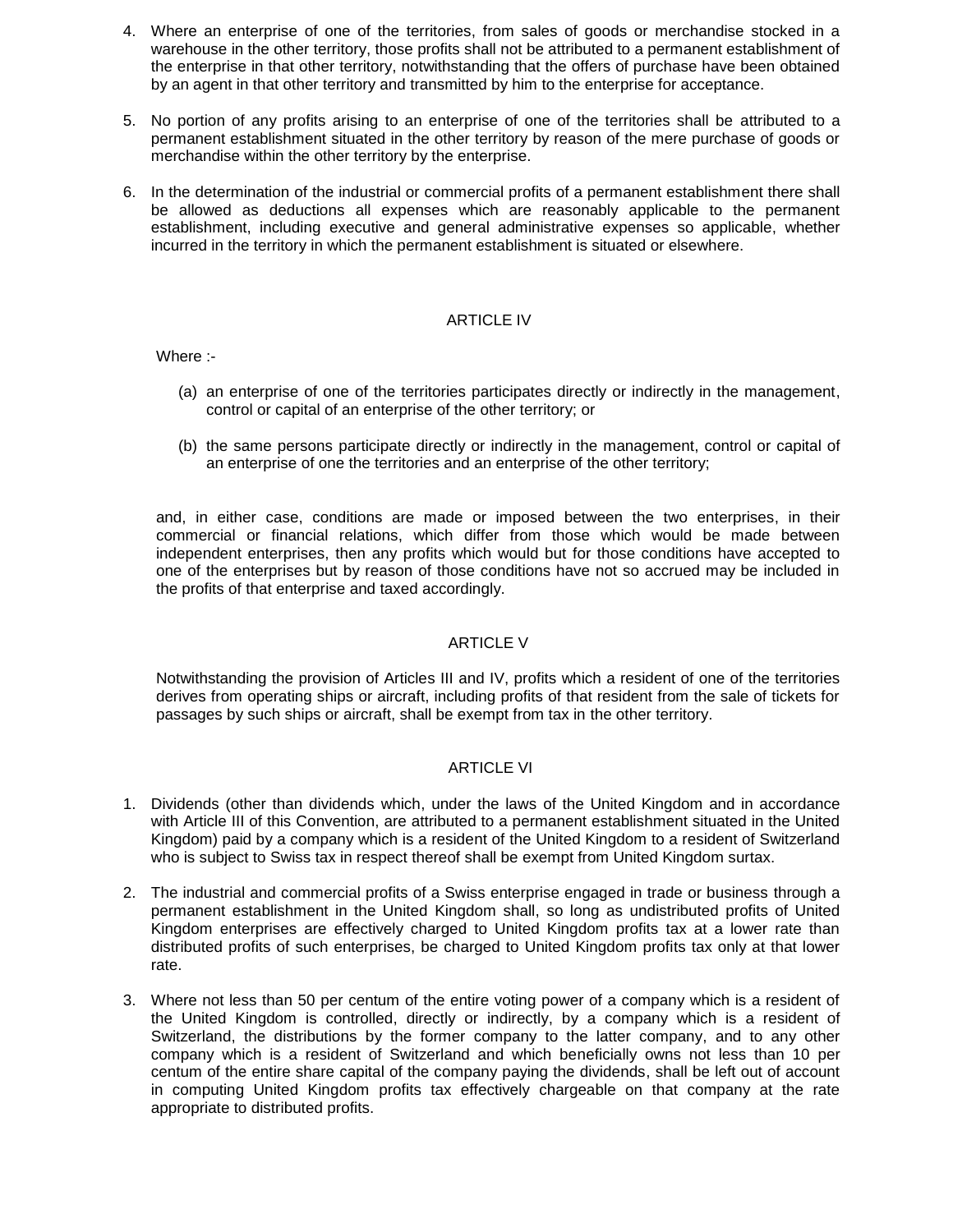- 4. (a) The Swiss anticipatory tax may be charged in respect of dividends paid by any company created under Swiss law to a resident of the United Kingdom, but, in the case of any such resident who is subject to United Kingdom tax in respect thereof, the rate of anticipatory tax shall be reduced in accordance with the following provisions of this paragraph (unless the dividends are, under the laws of Switzerland and in accordance with Article III of this Convention, attributable is a permanent establishment situated in Switzerland).
	- (b) If that resident is an individual whose effective rate of United Kingdom tax does not exceed 5 per centum the anticipatory tax shall not be charged.
	- (c) If that resident is an individual whose effective rate of United Kingdom tax exceeds 5 per centum, of the anticipatory tax shall be charged only at the rate which, when added to the rate of Federal coupons tax, equals that effective rate.
	- (d) If that resident is a company which controls, directly or indirectly, not less than 95 per centum of the entire voting power of the company paying the dividends, the anticipatory tax shall be reduced by an amount equal to 20 per centum of the dividend.
	- (e) If that resident if a company which controls directly or indirectly less than 95 per centum but not less than 50 per centum of the entire voting power of the company paying the dividends, the anticipatory tax shall be reduced by an amount equal to 10 per centum of the dividend.
	- (f) If that resident is a company which beneficially owns not less than 10 per centum of the entire share capital of the of the company paying the dividends, and the provisions of either sub-paragraph *(d)* or sub-paragraph *(c)* of this paragraph apply to some part of the dividends paid by the latter company, the anticipatory tax shall be reduced by an amount equal to 10 per centum of the dividend.
- 5. If at any time distributed profits of companies become chargeable to United Kingdom profits tax at a rate other than 20 per centum above the rate at which undistributed profits are effectively chargeable to that tax, the competent authorities of the two Contracting Parties may consult together in order to determine whether it is necessary for this reason to amend sub-paragraph *(d), (e)* and *(f)* of the preceding paragraph. After such consultation has taken place either of the Contracting Parties may give to the other Contracting Party through the diplomatic channel written notice of termination of the provisions of paragraph 3 and of sub-paragraphs *(d), (e)* and *(f)* of paragraph 4 of this Article, and, in such event, those provisions shall cease to be effective from the date on which the relevant change in the rates of United Kingdom profits tax took effect.
- 6. Subject to the provisions of sub-paragraph *(a)* of paragraph 4 of this Article, where a company which is resident of one of the territories derives profits or income from sources within the other territory, there shall not be imposed in that other territory any form of taxation on dividends paid by the company to persons not resident in that other territory, or any tax in the nature of an undistributed profits tax, on undistributed profits of the company, whether or not these dividends or undistributed profits of the company, whether or not those dividends or undistributed profits represent, in whole or in part, profits or income so derived.

### ARTICLE VII

- 1. Any interest or royalty derived from sources within one of the territories by a resident of the other territory, who is subject to tax in that other territory in respect thereof, shall be exempt from tax in that first territory.
- . 2. In this Article: -
	- (a) The term "interest " means interest on bonds, securities, notes, debentures or on any other form of indebtedness (including mortgages or bonds accrued on real property):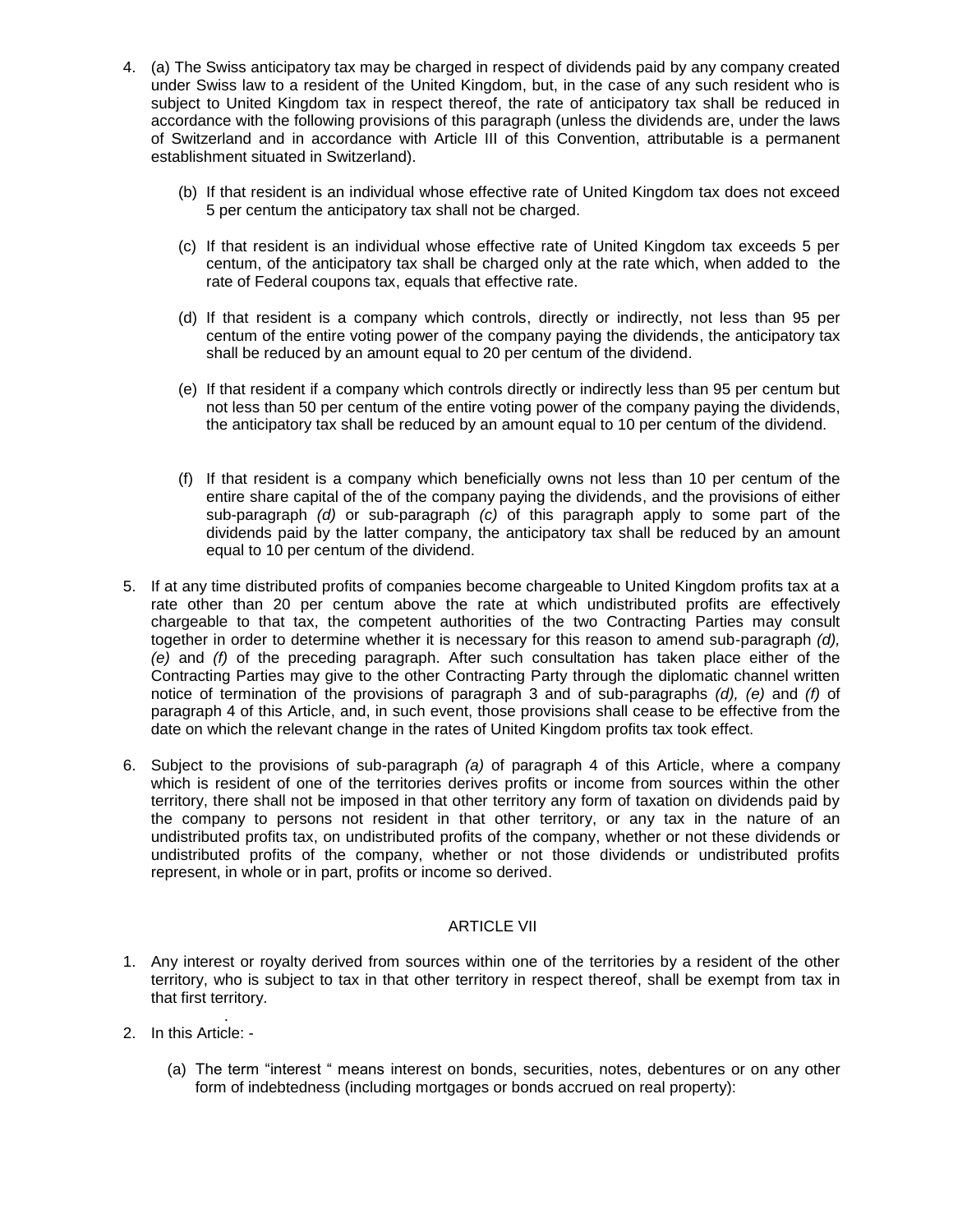- (b) The term "royalty" means any royalty or other amount paid as consideration for the right to use any copyright artistic or scientific work patent, model, design, secret process or formula, trade mark or other like property or right (including rental and hike payments for the use of industrial or commercial machinery or plant or scientific apparatus but does not include any royalty or other amount paid in respect of the operation on mines, quarries or other natural resources.
- 3. Any capital sum derived from sources within one of the territories from the sale of property or rights mentioned in sub-paragraph *(b)* of paragraph 2 of this Article by a resident of the other territory shall be exempt from tax in the first territory.
- 4. Where there is a special relationship between debtor and creditor or both debtor and creditor have a special relationship with a third person or persons, and in consequence the amount paid is greater than would have been agreed upon if debtor and creditor had been at arm's length, the exemption provided by this Article shall not apply to the excess.
- 5. Any interest or royalty exempted from United Kingdom tax by this Article shall be allowed as a deduction for profits tax and excess profits levy purposes from the profits or income of the person paying the interest or royalty, whatever the relationship between that person and the person receiving the interest or royalty may be.
- 6. The exemptions from tax in one of the territories provided for in this Article shall not apply to interest, royalties or capital sums which, under the laws of that territory and in accordance with Article III of this Convention, are attributed to a permanent establishment situated therein.

#### ARTICLE VIII

- 1. A resident of one of the territories shall be exempt in the other territory from any tax on gains from the sale, transfer or exchange of capital assets (other than gains which, under the laws of that other territory and in accordance with Article III of this Convention, are attributable to a permanent establishment situated therein.
- 2. In this Article the term "capital assets" means any movable property, whether corporeal or incorporeal.

#### ARTICLE IX

- 1. Income derived from real property situated in one of the territories by a resident of the other territory shall be subject to tax in accordance with the laws of the first-mentioned territory. Where the income is also subject to tax in the other territory, relief from double taxation shall be given in accordance with the provisions of Article XV.
- 2. In this Article, the term "income from real property" means income of whatever nature derived from real property, including gains derived from the sale or exchange of such property, and it also includes royalties in respect of the operation of mines, quarries or other natural resources. It does not however include interest from mortgages or bonds secured on such property.

### ARTICLE X

1. Remuneration including pensions, paid by, or out of funds created by, the Government of the United Kingdom to an individual in respect of services rendered to that Government in the discharge of governmental functions shall be exempt from Swiss tax: provided that the exemption shall apply to remuneration, other than a pension, paid to a Swiss citizen who is not also a British subject.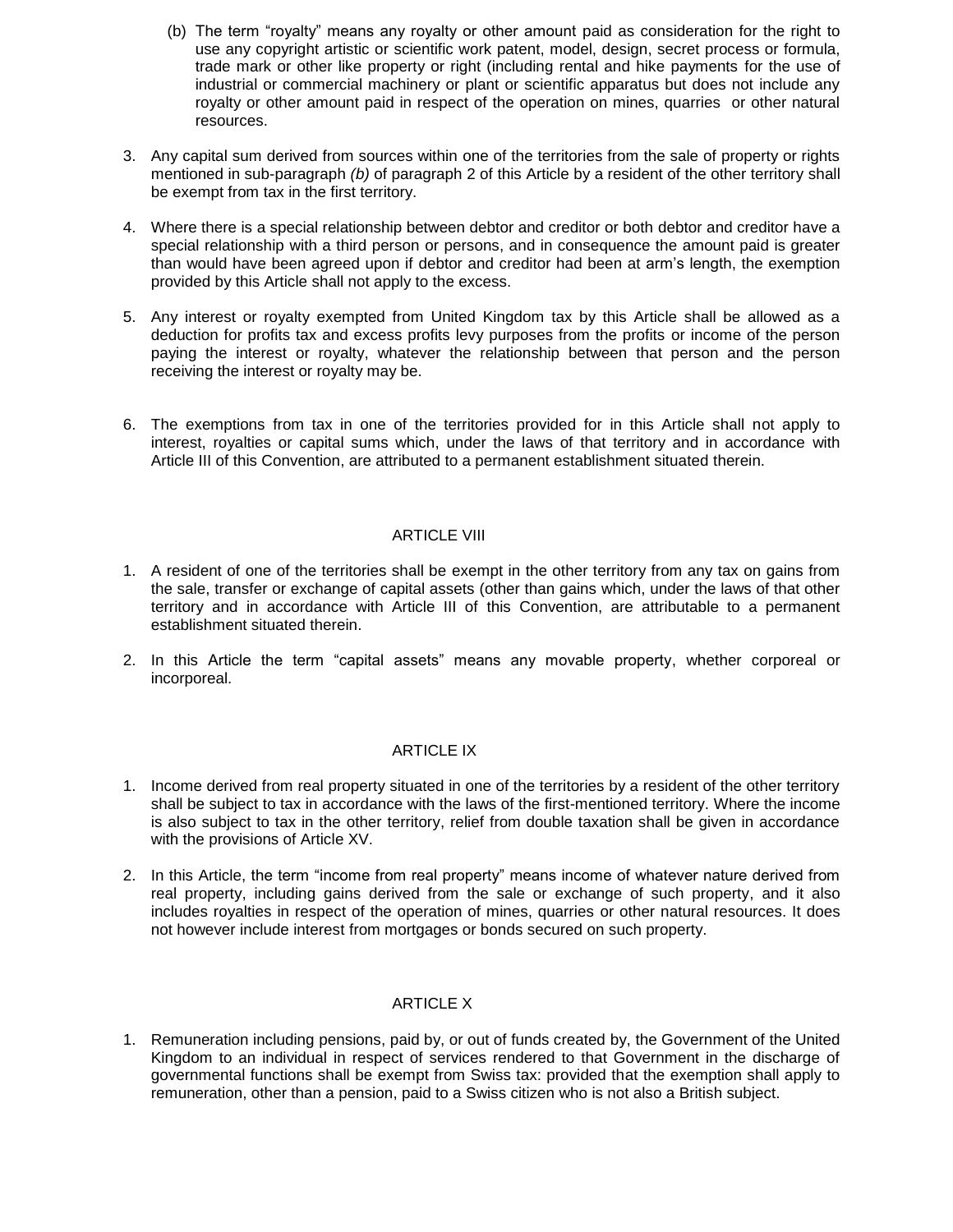- 2. Remuneration, including pensions, paid by, or out of funds created by, the Swiss Confederation or by any Swiss canton to an individual in respect of services rendered to Switzerland in the discharge of governmental functions shall be exempt from United Kingdom tax: provided that the exemption shall not apply to remuneration, other than a pension, paid to a British subject who is not also a Swiss citizen.
- 3. The provisions of paragraphs 1 and 2 of this Article shall not apply to payments in respect of services rendered in connection with any trade or business carried on by either Contracting Party or by any Swiss canton for purposes of profit.
- 4. The provisions of this Convention shall not be construed as denying or affecting in any manner the right of diplomatic and consular officers to other or additional exemptions now enjoyed or which may hereafter be granted to them.

#### ARTCLE XI

- 1. An individual who is a resident of the United Kingdom shall be exempt from Swiss tax on profits or remuneration in respect of personal (including professional) services performed within Switzerland in any year of assessment if -
	- (a) he is present within Switzerland for a period or periods not exceeding in the aggregate 183 days during that year, and
	- (b) (i) in the case of a directorship or employment, the services are performed for or on behalf of a resident of the United Kingdom,
		- (ii) in other cases, he has no office or other fixed place of business in Switzerland, and
	- (c) the profits or remuneration are subject to United Kingdom tax.
- 2. An individual who is a resident of Switzerland shall be exempt from United Kingdom tax on profits or remuneration in respect of personal (including professional) services performed within the United Kingdom in any year of assessment if -
	- (a) he is present within the United Kingdom for a period or periods not exceeding in the aggregate 183 days during that year, and
	- (b) (i) in the case of a directorship or employment, the services are performed for or on behalf of a resident of Switzerland,
		- (ii) in other cases, he has no office or other fixed place of business in the United Kingdom, and
	- (c) the profits or remuneration are subject to Swiss tax
- 3. The provisions of this Article shall not apply to the profits or remuneration of public entertainers such as stage, motion picture, radio or television artists, musicians and athletes.

#### ARTICLE XII

- 1. Any pension (other than a pension of the kind referred to in Article X) and any annuity derived from sources within one of the territories by an individual who is a resident of the other territory and subject to tax in that other territory in respect thereof, shall be exempt from tax in the first territory.
- 2. In this Article:-
	- (a) The term "pension" means periodic payments made in consideration of past services or by way of compensation for injuries received.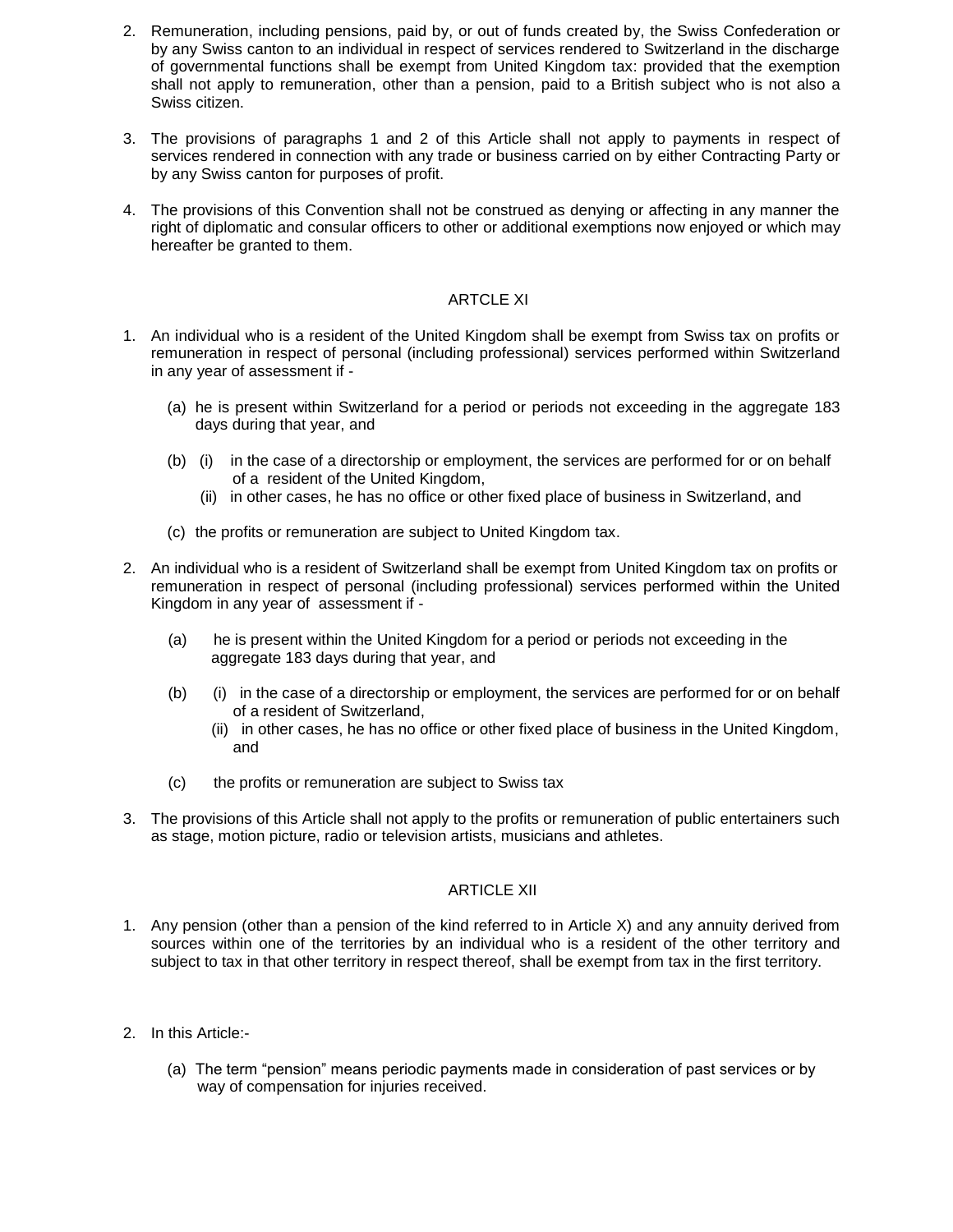(b) The term "annuity" means a stated sum payable periodically at stated times, during life or during a specified or ascertainable period of time, under an obligation to make the payments in return for adequate and full consideration in money or money's worth.

#### ARTICLE XIII

- 1. A professor or teacher from one of the territories, who receives remuneration for teaching, during a period of temporary residence not exceeding two years, at a university, college, school or other educational institution in the other territory shall be exempt from tax in that other territory in respect of that remuneration.
- 2. A student or business apprentice from one of the territories, who is receiving full-time education or training in the other territory, shall be exempt from tax in that other territory on payments made to him by persons outside that other territory for the purposes of his maintenance, education or training.

#### ARTICLE XIV

- 1. Individuals who are residents of Switzerland shall be entitled to the same personal allowances, reliefs and reductions for the purposes of United Kingdom tax as British subjects not resident in the United Kingdom.
- 2. Individuals who are residents of the United Kingdom shall be entitled to the same personal allowances, reliefs and reductions for the purposes of Swiss tax as Swiss nationals resident in the United Kingdom.

#### ARTICLE XV

- 1. The laws of the Contracting Parties shall continue to govern the taxation of income arising in either of the territories, except where express provision to the contrary is made in the present Convention. Where income is subject to tax in both territories, relief from double taxation shall be given in accordance with the following paragraphs of this Article.
- 2. Subject to the provisions of the law of the United Kingdom regarding the allowance as a credit against United Kingdom tax payable in a territory outside the United Kingdom, Swiss tax payable whether directly or by deduction, in respect of income from sources within Switzerland shall be allowed as a credit against the United Kingdom tax payable in respect of that income. Where such income is a dividend paid by a company which is a resident of Switzerland to a company which controls, direct or indirectly, not less than 50 per centum of the entire voting power of the former company, the credit shall take into account (in addition to any Swiss tax appropriate to the dividend) the Swiss tax payable by the former company in respect of the profits. For the purpose of this paragraph, the term "Swiss tax" shall include the federal coupon tax, but shall not include the communal taxes.
- 3. Income (other than dividends) from sources within the United Kingdom which under the laws of the United Kingdom and in accordance with this Convention is subject to tax in the United Kingdom either direct or by deduction shall be exempt from Swiss tax.
- 4. In the case of a person (other than a company or partnership) who is resident in the United Kingdom for the purposes of United Kingdom tax and is also resident (by reason of domicile or sodjourn) in Switzerland for the purposes of Swiss tax, the provisions of paragraph 2 of this Article shall apply in relation to income which that person derives from sources within Switzerland, and the provisions of paragraph 3 of this Article shall apply in relation to income which that person derives from sources within the United Kingdom. If such person derives income from sources outside both the United Kingdom and Switzerland, tax may be imposed on that income in both the territories (subject to the laws in force in the territories and to any Convention which may exist between either of the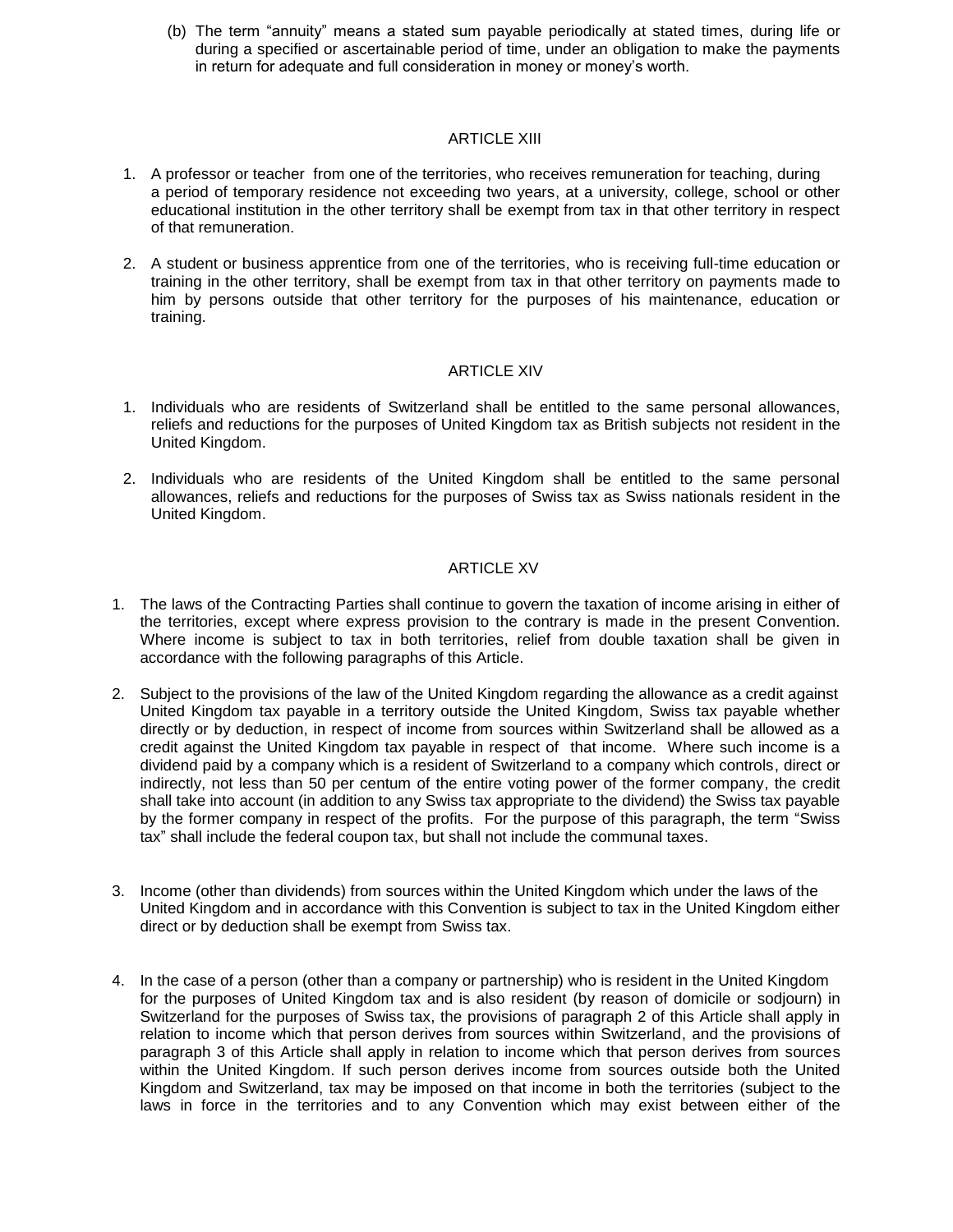Contracting Parties and the territory from which the income is derived) but the Swiss tax on so much of that income as is subject to tax in both the territories shall be limited to one-half of the tax on such of the tax on such income, and the United Kingdom tax on that income shall be reduced by a credit in accordance with paragraph 2 of this Article, for the Swiss tax so computed.

5. For the purposes of this Article, profits or remuneration for personal (including professional) services performed in one of the territories be deemed to be income from sources within that territory, except that the remuneration of a director of a company shall be deemed to be income from sources within the territory in which the company is resident, and the services of an individual whose services are wholly or mainly performed in ships or aircraft operated by a resident of one of the territories shall be deemed to be performed in that territory.

# ARTICLE XVI

- 1. Where it is provided in this Convention that relief from tax in respect of any kind of income shall be allowed in the territory from which such income is derived, that provision shall not be construed as requiring that income to be paid without deduction of tax at source at the full rate. Where tax has been deducted at source from such income the taxation authorities of the territory in which relief from tax is required to be given shall, when the tax-payer in receipt of the income shows to their satisfaction and within the time limits prescribed in that territory that he is entitled to the relief, arrange for the appropriate repayment of tax.
- 2. Where any income is exempted from tax by any provision of this Convention, it may nevertheless be taken into account in computing the tax on other income or in determining the rate of such tax.
- 3. For the purpose of calculating the reliefs due under Articles VI and XIV, the income of a partnership shall be regarded as that of its individual members.

#### ARTICLE XVII

- 1. The provisions of the present Convention shall not be construed as restricting in any manner any exemption, deduction, credit or other allowance now or hereafter accorded by the laws in force in the territory of one of the Contracting Parties in the determination of the tax imposed in such territory.
- 2. The provisions of the present convention shall not be construed as derogating from any right or privilege conferred upon taxpayers by the Agreement of the  $17<sup>th</sup>$  October, 1931, between the Government of the United Kingdom and the Swiss Federal Council for reciprocal exemption from taxation on profits or gains through an agency.

#### ARTICLE XVIII

- 1. The nationals of one Contracting Party shall not be subjected in the territory of the other Contracting Party to any taxation or any requirement connected therewith which is other, higher or more burdensome than the taxation and connected requirements to which the nationals of the latter Party are or may be subject in similar circumstances.
- 2. The enterprises of one of the territories, whether carried on by a company, a body of persons or by individuals alone or in partnership, shall not be subjected in the other territory, in respect of income, profits, or capital attributable to their permanent establishments in that other territory to any taxation which is other, higher or more burdensome than the taxation to which the enterprises of that other territory, similarly carried on are or may be subjected in respect of the like income, profits or capital.
- 3. The income, profits and capital of an enterprise of one of the territories, the capital of which is wholly or partly owned by or controlled directly or indirectly by a resident or residents of the other territory, shall not be subjected in the first territory to any taxation which is other, higher or more burdensome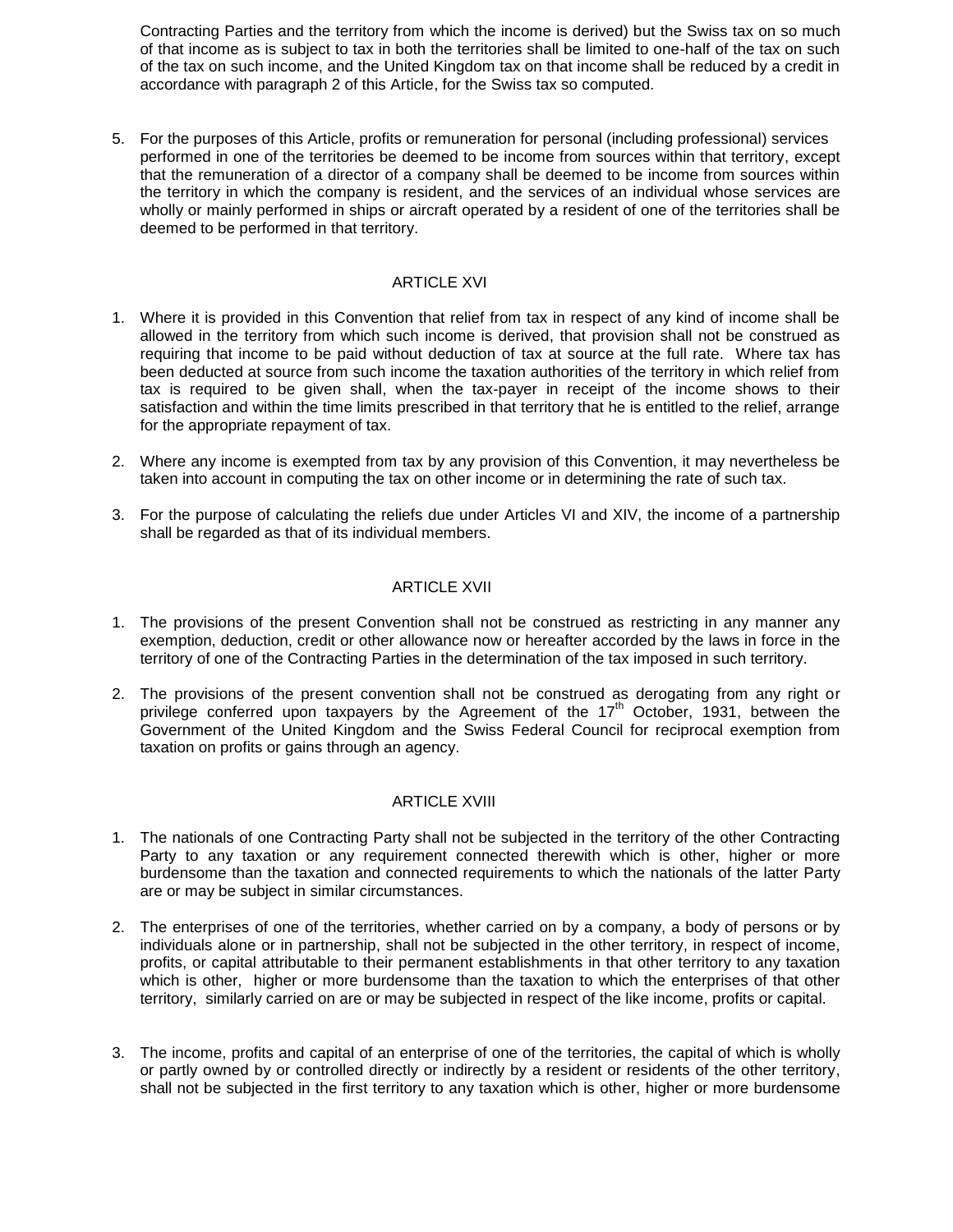than the taxation in which other like enterprises of that first territory are or may be subjected in similar circumstances in respect of the like income, profits and capital.

- 4. Nothing in paragraph 1 or paragraph 2 of this Article shall be construed as obliging one Contracting Party to grant to nationals of the other Contracting Party who are not resident in the territory of the former Party the same personal allowances, reliefs and reductions for tax purposes as are granted to its own nationals.
- 5. In this Article the term "nationals" means:-
	- (a) in relation to Switzerland, all Swiss citizens wherever residing and all entities with or without juridical personality created under Swiss law;
	- (b) in relation to the United Kingdom, all British subjects and British protected persons
		- (i) residing in the United Kingdom or any territory to which the present Convention is extended under Article XXI, or
		- (ii) deriving their status as such from connection with the United Kingdom or any territory to which the present Convention is extended under Article XXI, and all legal persons, partnerships, associations and other entities deriving their status as such from the law in force in the United Kingdom or any territory to which the convention is extended under Article XXI.
- 6. In this Article the term "taxation" means taxes of every kind and description levied on behalf of any authority whatsoever.

# ARTICLE XIX

- 1. Where a taxpayer shows to the satisfaction of the competent authority of the Contracting Party of which he is a national or in whose territory he is a resident that he has not received the treatment in the other territory to which he is entitled under any provision of this Convention, that competent authority shall consult with the competent authority of the other Party with a view to the avoidance of the double taxation in question.
- 2. The competent authorities of the two Contracting Parties may communicate with each other directly for the purpose of giving effect to the provisions of this Convention (and in particular the provisions of Articles III and IV) and for resolving any difficulty or doubt as to the application or interpretation of the Convention.

# ARTICLE XX

1. The competent authorities of the Contracting Parties shall exchange such information (being information which is at their disposal under their respective taxation laws in the normal course of administration) as is necessary for carrying out the provisions of the present Convention in relation to the taxes which are the subject of the Convention. Any information so exchanged shall be treated as secret and shall not be disclosed to any persons other than those concerned with the assessment and collection of the taxes which are the subject of the Convention. No information as aforesaid shall be exchanged which would disclose any trade, business, industrial or professional secret or trade process.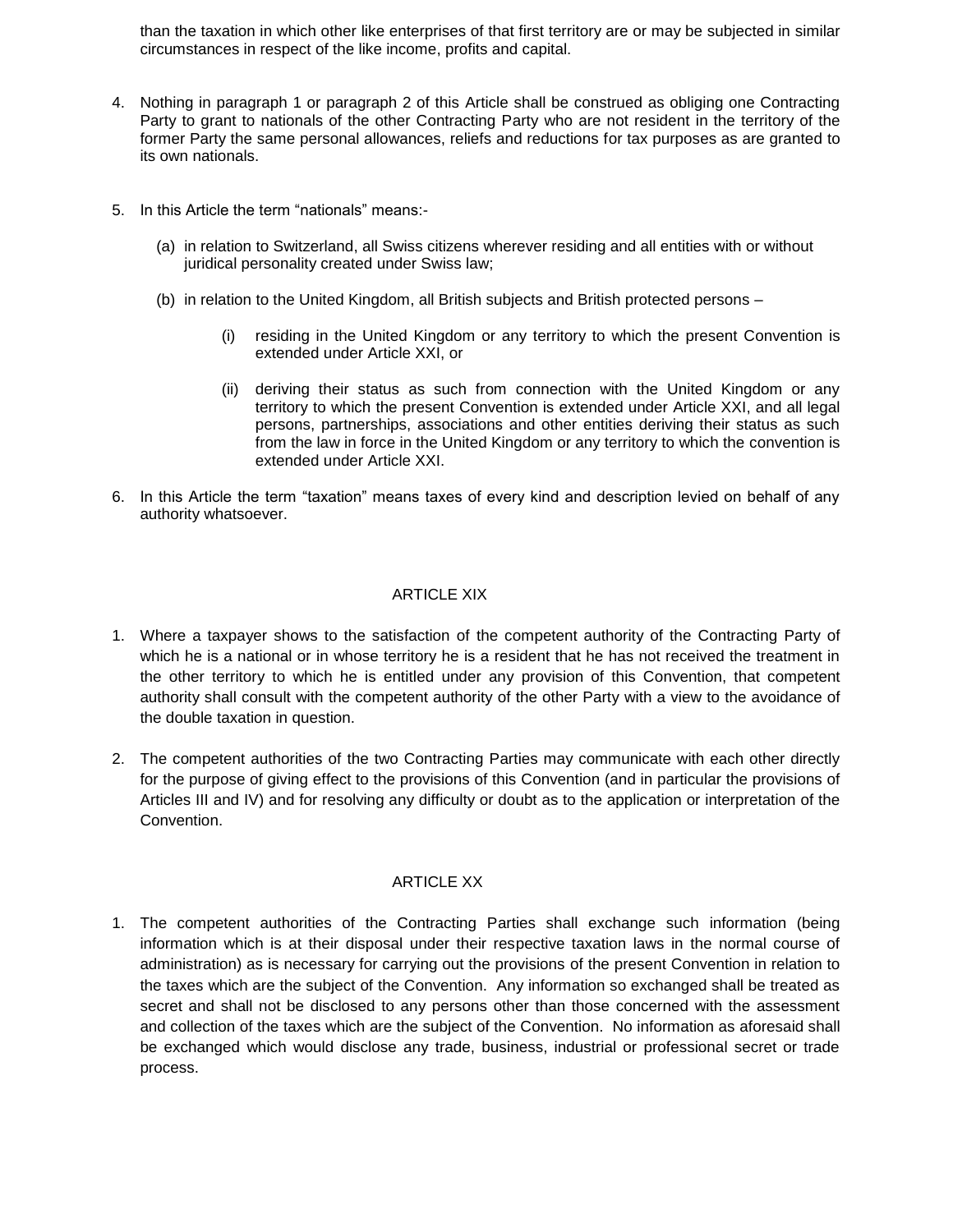2. In no case shall the provisions of this Article be construed as imposing upon either of the Contracting Parties the obligation to carry out administrative measures at variance with the regulations and practice of either Contracting Party or which would be contrary to its sovereignty, security or public policy or to supply particulars which are not procurable under its own legislation or that of the Party making application.

# ARTICLE XXI

- 1. The present Convention may be extended, either in its entirely or with modifications, to any territory for whose international relations the United Kingdom is responsible and which imposes taxes substantially similar in character to those which are the subject of the Convention, and any such extension shall take effect from such date and subject to such modifications and conditions (including conditions as to termination) as may be specified and agreed between the Contracting Parties in notes to be exchanged for this purpose.
- 2. The termination in respect of the United Kingdom or Switzerland of the present Convention under Article XXIV shall, unless otherwise expressly agreed by the Contracting Parties, terminate the application of the Convention to any territory to which it has been extended under this Article.

# ARTICLE XXII

- 1. The present Convention shall be ratified and the instruments of ratification shall be exchanged at Berne as soon as possible.
- 2. The present Convention shall enter into force upon the exchange of ratifications.

#### ARTICLE XXIII

- 1. Upon the entry into force of the present Convention in accordance with Article XXII, the provisions of the Convention shall have effect:-
	- (a) In the United Kingdom:

 as respects income tax (including surtax) for any year of assessment beginning on or after the  $6^{th}$  April, 1953;

as respects profits tax and excess profits levy in respect of the following parties:-

- (i) profits by reference to which income tax is, or but for the present Convention would be, chargeable for any year of assessment beginning on or after  $6<sup>th</sup>$ April, 1953;
- (ii) other profits being profits by reference to which income tax is not chargeable, but which arise in any chargeable accounting period beginning on or after  $1<sup>st</sup>$ April, 1953, or are attributable to so much of any chargeable accounting period falling partly before and partly after that date as falls after that date.
- (b) In Switzerland:

for any taxable year beginning on or after  $1<sup>st</sup>$  January, 1953.

2. The exemption from tax provided in Article V shall have effect for any year of assessment beginning on or after the 6<sup>th</sup> April, 1946.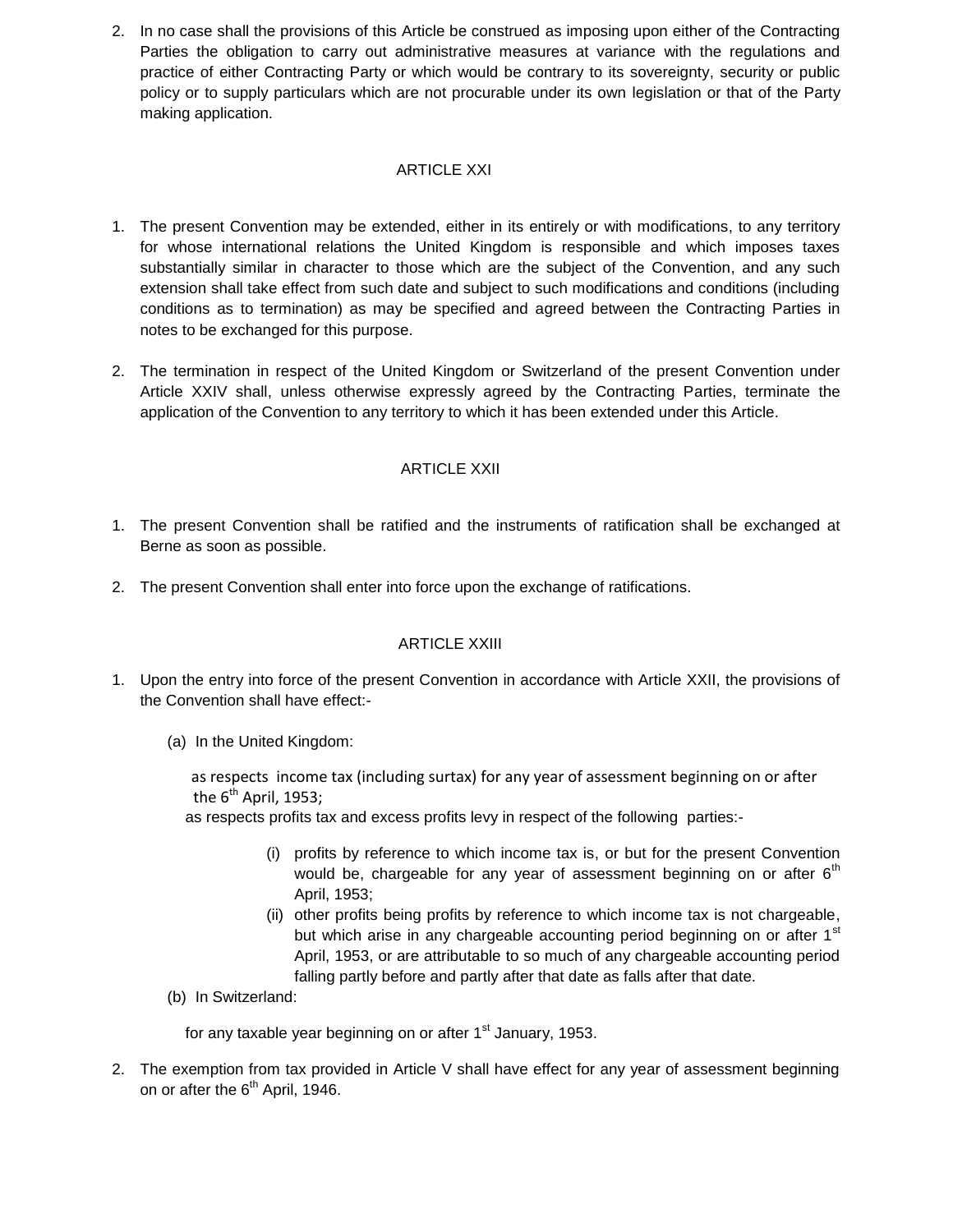#### ARTICLE XXIV

The present Convention shall continue in effect indefinitely but either Contracting Party may, on or before the  $30<sup>th</sup>$  June in any calendar year not earlier than the year 1957, give to the other Contracting Party, through the diplomatic channel, written notice of termination and, in such event, the Convention shall cease to be effective -

(a) In the United Kingdom:

as respects income tax (including surtax) for any year of assessment beginning on or after the  $6<sup>th</sup>$  April in the calendar year next following that in which the notice was given.

as respects profits tax in respect of the following profits -

- (i) profits by reference to which income tax is chargeable for any year of assessment beginning on or after the  $6<sup>th</sup>$  April in the calendar year next following that in which the notice is given;
- (ii) other profits being profits by reference to which income tax is not chargeable, but which arise in any chargeable accounting period beginning on or after the  $1<sup>st</sup>$  April in the calendar year next following that in which the notice is given or are attributable to so much of any chargeable accounting period falling partly before and party after the date as falls after that date:
- (b) in Switzerland:

for any taxable year beginning on or after the  $1<sup>st</sup>$  January of the calendar year next following that in which the notice is given.

In witness whereof the above-mentioned Plenipotentiaries have signed the present Convention and have affixed thereto their seals.

Done in duplicate at London, the thirteenth day of September, one thousand nine hundred and fifty four in the English and French languages, both texts being equally authoritative.

| (L.S.) | DOUGLAS DODDS-PARKER |
|--------|----------------------|
| (L.S.) | E. BERNATH.          |

#### **SCHEDULE**

EXCHANGE OF NOTES BETWEEN THE GOVERNMENT OF THE UNITED KINGDOM OF GREAT BRITAIN AND NORTHERN IRELAND AND THE SWISS FEDERAL COUNCIL EXTENDING THE CONVENTION FOR THE AVOIDANCE OF DOUBLE TAXATION WITH RESPECT TO TAXES ON INCOME OF 30<sup>TH</sup> SEPTEMBER 1954 TO THE FEDERATION OF RHODESIA AND NYASALND.

Berne,  $30<sup>th</sup>$  May, 1961

No. 1

Her Britannic Majesty's Embassy's Note with Annex to the Swiss Federal Political Department

BRITISH EMBASSY, BERNE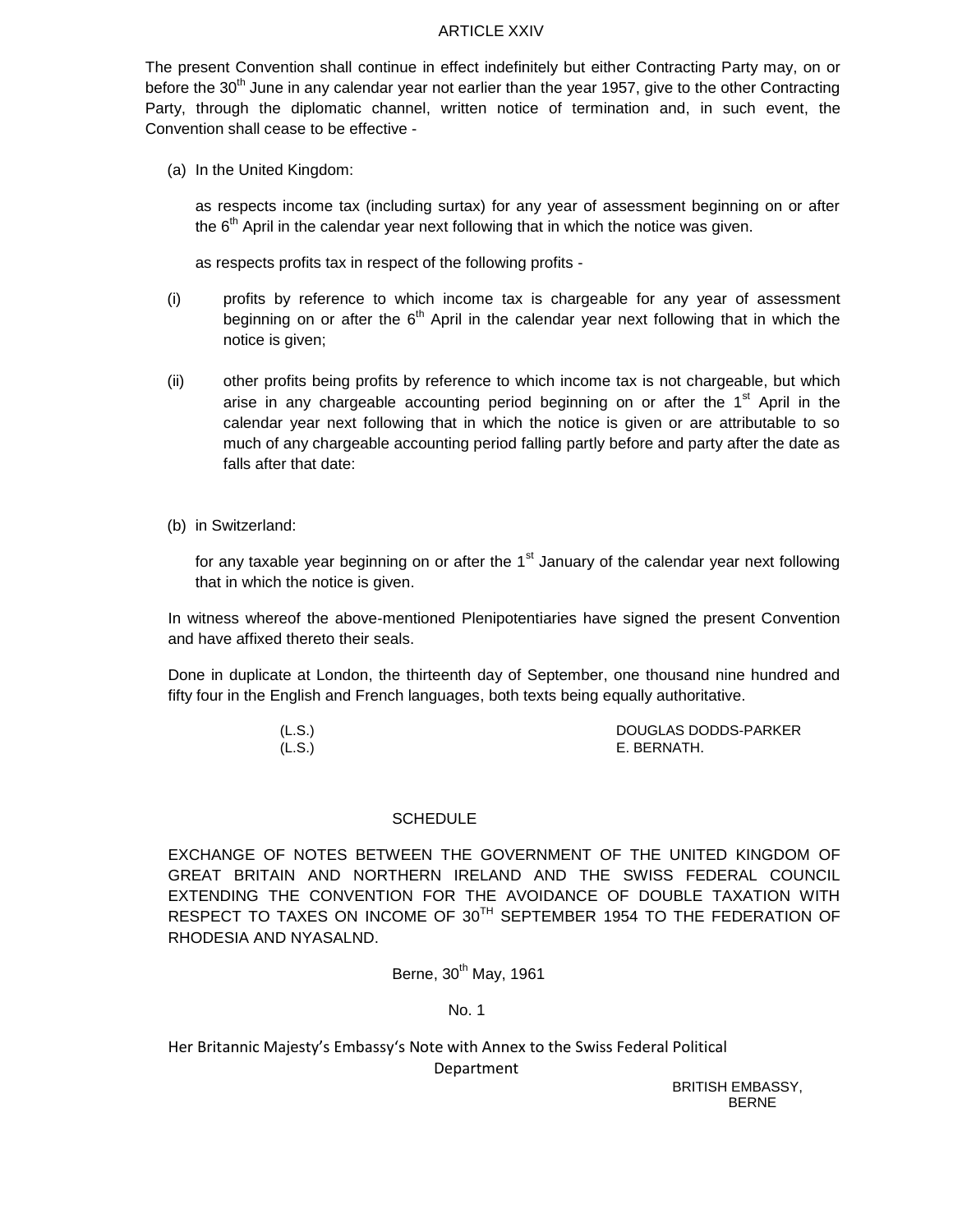Your Excellency,

I am instructed by Her Majesty's Principal Secretary of State for Foreign Affairs to refer to the convention between the Government of the United Kingdom of Great Britain and Northern Ireland and the Swiss Federal Council for the Avoidance of Double Taxation with respect to Taxes on Income signed at London on the  $30<sup>th</sup>$  September, 1954.

I have the honour to propose on behalf of the Government of the United Kingdom that, in accordance with the provisions of Article XXI, the above-mentioned Convention should be extended to the Federation of Rhodesia and Nyasaland in the manner, subject to the modifications, and with effect from the dates specified in the Annex to the present Note.

If the foregoing proposal is acceptable to the Swiss Government, I have the honour to suggest that the present Note with its Annex and Your Excellency's reply to that effect should be regarded as constituting the Agreement reached between the two Governments in this matter.

> I have the honour to be, With the highest consideration, Your Excellency's obedient servant, PAUL GREY.

SON EXCELLENCE MONSIEUR LE CONSEILLER FEDERAL MAX EDOUARD PETITPIERRE, DEPARTMENT POLITIQUE FEDERAL, BERNE

#### ANNEX

#### PART 1

#### APPLICATION

- (1) The said Convention as modified by the present Annex shall apply
	- (a) as if the Contracting Parties were the Swiss Federal Council and the Government of the Federation of Rhodesia and Nyasaland;
	- (b) as if the taxes concerned in the Federal Rhodesia and Nyasaland were the income tax, supertax and undistributed profits tax; and
	- (c) as if references to "the date of signature of the present Convention" were references to the date of the Exchange of Notes to which the present Annex is appended.
- (2) When the last of those measures shall have been taken in Switzerland and in the Federation of Rhodesia and Nyasaland necessary to give the present extension the force of law in Switzerland and in the Federation respectively, the present extension shall have effect:-
	- (a) in Switzerland: for any taxable year beginning on or after the first day of January, 1959, and
	- (b) in the Federation of Rhodesia and Nyasaland: as respects taxes charged for the year of assessment beginning on the first day of April, 1959, and for subsequent years of assessment.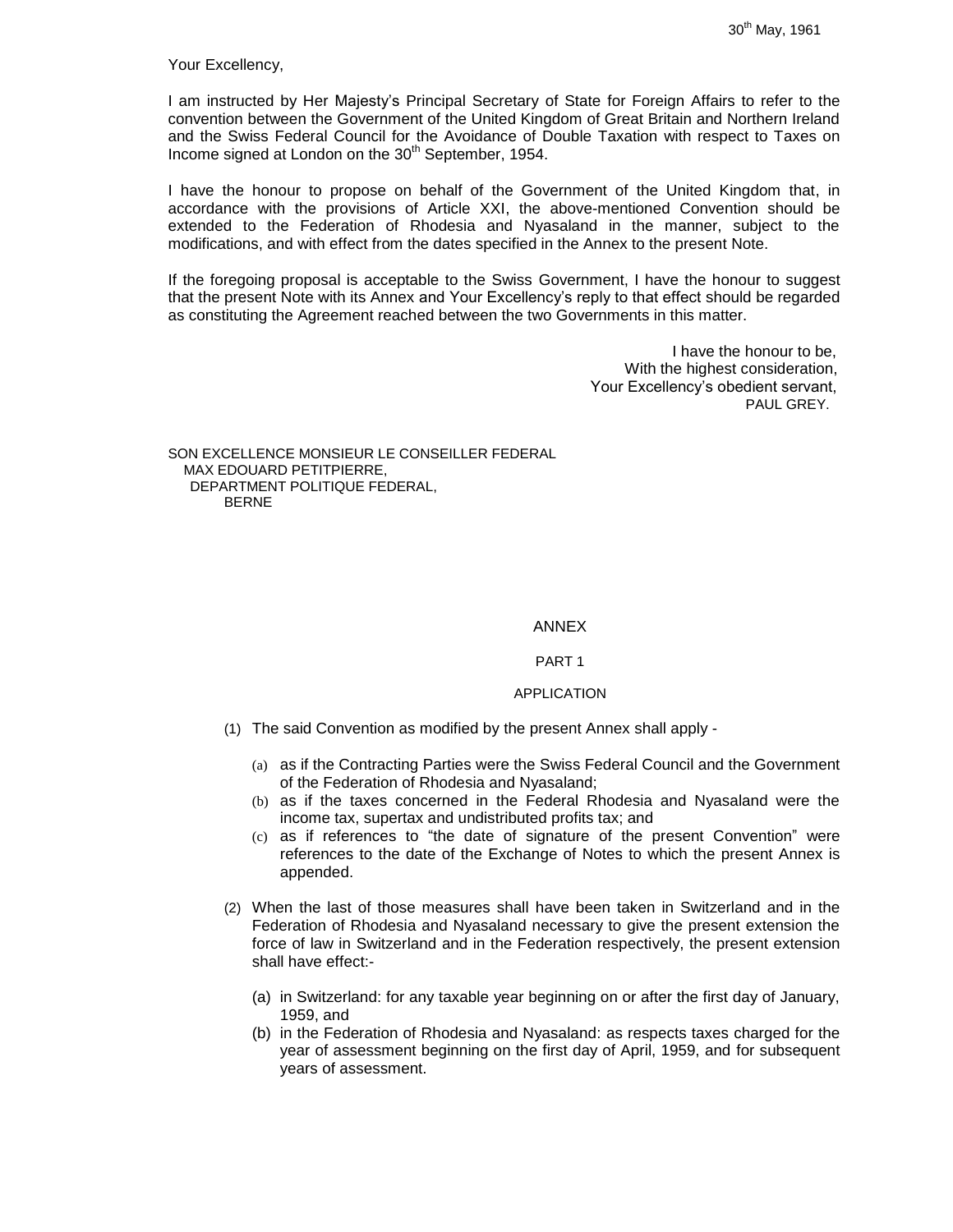- (3) The Swiss Federal Council shall inform the Government of the United Kingdom in writing through the diplomatic channel when the last of the measures necessary, as indicated in paragraph (2), have been taken in Switzerland. The Government of the United Kingdom shall inform the Swiss Federal Council in writing through the diplomatic channel when the last of the measures necessary, as indicated in paragraph (2), have been taken in the Federation of Rhodesia and Nyasaland.
- (4) The present extension shall continue in effect indefinitely but either the Government of the United Kingdom or the Swiss Federal Council may, on or before the thirtieth day of June in any calendar year not earlier than the year 1962, give to the other through the diplomatic channel written notice of termination and in such event the present extension shall cease to have effect -
	- (a) in Switzerland: for any taxable year beginning on or after the first day of January of the calendar year next following that in which the notice is given; and
	- (b) in the Federation of Rhodesia and Nyasaland: as respects taxes charged for any year of assessment beginning on or after the first day of April in the calendar year next following that in which the notice is given.

#### PART II

#### MODIFICATIONS

The said Convention shall, for the purposes of the extension to the Federation of Rhodesia and Nyasaland, apply with the following modifications:

(a) Article VI shall be replaced by the following provision:

Where a company which is a resident of one the territories derives profits or income from sources within the other territory, there shall not be imposed in that other territory any form of taxation on dividends paid by the company to persons not resident in that other territory, or any tax in the nature of an undistributed profits tax on undistributed profits of the company, whether or not those dividends or undistributed profits represent, in whole or in part, profits or income so derived: provided, however, that the Swiss coupon tax and the Swiss anticipatory tax may be charged in respect of dividends paid by any company created under Swiss law.

- (b) Article X shall apply to remuneration including pensions paid by , or out of funds created by, the Government of each of the Territories constituting the Federation of Rhodesia and Nyasaland to any individual in respect of services rendered to that Government in the discharge of governmental functions as it applies to similar payments by, or out of funds created by, the Government of the Federation.
- (c) References to the laws of the United Kingdom shall be understood to mean "the laws of the Federation of Rhodesia and Nyasaland".

#### No.2

The President of the Swiss Confederation to Her Britannic Majesty's Ambassador in Berne.

> Berne, 30<sup>th</sup> May, 1961.

Monsieur I' Ambassadeur,

.

I have had the honour to receive your Note of today's date by which your Excellency made known to me the following: